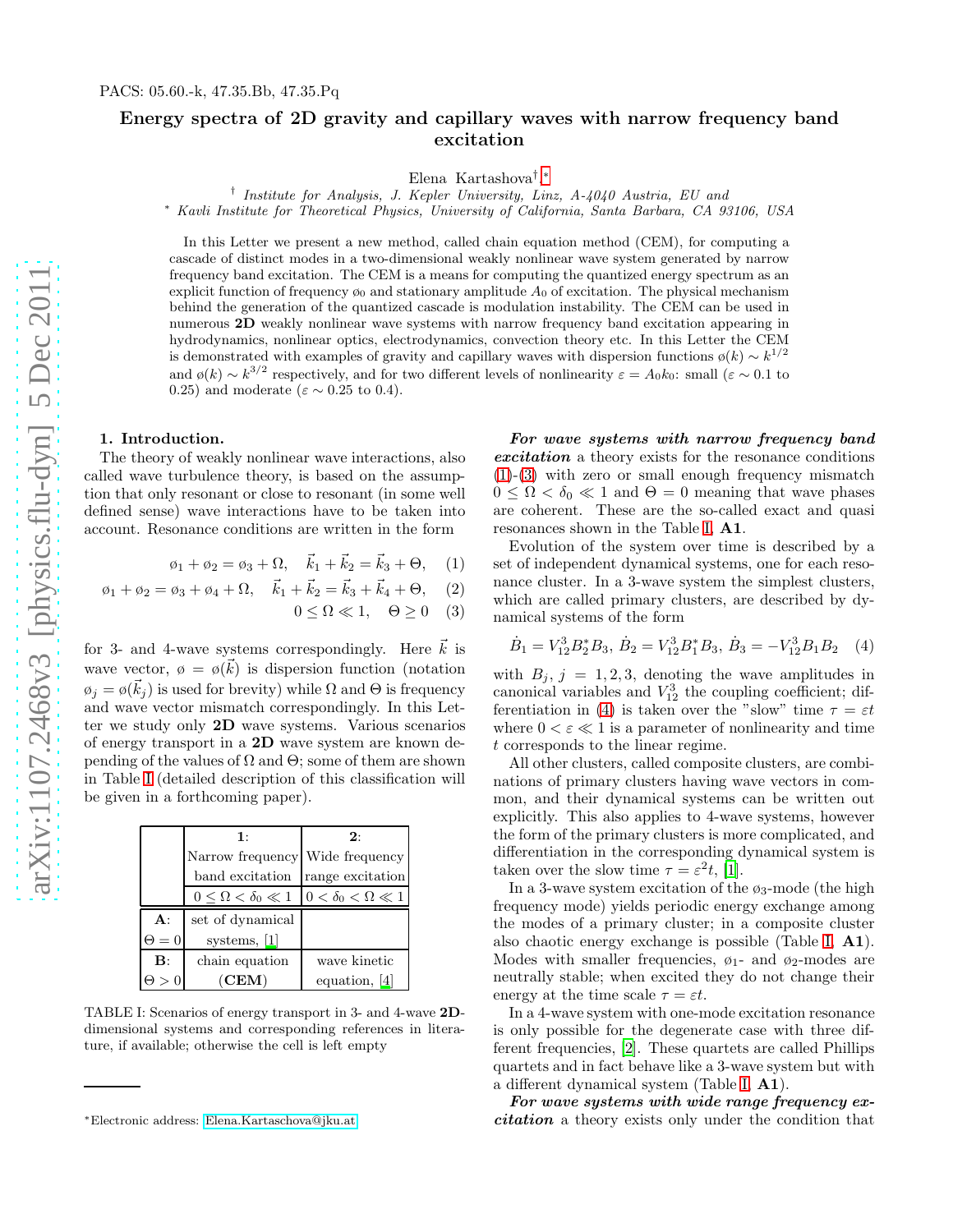frequency mismatch  $\Omega$  in [\(1\)](#page-0-2)-[\(3\)](#page-0-2) is big enough to exclude exact and quasi resonances, in order to avoid the small divisor problem; wave phases are incoherent, Table [I,](#page-0-1) B2. Energy transport is governed by the wave kinetic equation derived from the statistical description of a wave system. This approach originates in the pioneering paper of Hasselmann [\[3\]](#page-5-3). The 3-wave kinetic equation reads

$$
\frac{\mathbf{d}}{\mathbf{d}t}B_k^2 = \int |V_{12}^k|^2 \delta(\phi_k - \phi_1 - \phi_2) \delta(\vec{k} - \vec{k}_1 - \vec{k}_2) \cdot (B_1 B_2 - B_1^* B_k - B_2^* B_k) \mathbf{d}\vec{k}_1 \mathbf{d}\vec{k}_2
$$
(5)

(it is written for average quantities  $\langle B_k B_k * \rangle$  and res-onance conditions of the form [\(1\)](#page-0-2) where  $\vec{k}$  takes all possible values  $k_3$ ); the 4-wave kinetic equation has a similar form (not shown here for place). The stationary solution of the corresponding wave kinetic equation is the continuous energy spectrum, [\[4](#page-5-1)].

Quantized spectra observed in the numerous laboratory experiments with narrow frequency band excitation [\[5](#page-5-4)[–8\]](#page-5-5), etc. have not yet been described theoretically.

In this Letter we present a method based on a chain equation (chain equation method, CEM) to compute the form of the quantized energy spectrum as an explicit function of frequency  $\varphi_0$  and stationary amplitude  $A_0$ of excitation (Table [I,](#page-0-1) B1). The CEM is demonstrated with examples of capillary and gravity waves (usually regarded as pure 3- and 4-wave system respectively) in order to show that the underlying mechanism of quantized cascade generation in both types of system is the same, namely modulation instability which is a 4-wave mechanism.

#### 2. Outline of the CEM

A model describing the generation of distinct modes (quantized cascade) in a gravity water wave system with narrow frequency band excitation has been presented in [\[9\]](#page-5-6). In [\[9](#page-5-6)] several fundamental aspects of Benjamin-Feir instability are explained qualitatively (e.g. dependence of cascade direction on excitation parameters and asymmetry of amplitudes of side-bands ) under the assumption that the frequency shift  $(\Delta \phi)_n$  between neighboring cascade steps is constant with respect to  $n$ . In the present Letter we relax this assumption. This allows us to compute the quantized energy spectrum.

Benjamin-Feir or modulation instability (known in various physical areas under different names such as parametric instability in classical mechanics, Suhl instability of spin waves, Oraevsky-Sagdeev decay instability of plasma waves, etc. [\[10](#page-5-7)]) is the decay of a carrier wave  $\phi_0$ into two neighboring side band modes  $\varphi_1$ ,  $\varphi_2$  described by:

<span id="page-1-0"></span>
$$
\phi_1 + \phi_2 = 2\phi_0, \quad \vec{k}_1 + \vec{k}_2 = 2\vec{k}_0 + \Theta,
$$
 (6)

$$
\varphi_1 = \varphi_0 + \Delta \varphi, \, \varphi_2 = \varphi_0 - \Delta \varphi, \, 0 < \Delta \varphi \ll 1. \tag{7}
$$

The growth of modulation instability is characterized by the instability increment. In the seminal work [\[11\]](#page-5-8) Benjamin and Feir have shown (for gravity waves with small initial steepness,  $\varepsilon \sim 0.1$  to 0.2) that a wave train with initial real amplitude A, wavenumber  $k = |\vec{k}|$ , and frequency  $\varphi$  is unstable to perturbations with a small frequency mismatch  $\Delta\phi$ , when the following condition is satisfied:  $0 \leq \Delta\phi/Ak\phi \leq \sqrt{2}$  and the increment has its maximum for

<span id="page-1-1"></span>
$$
\Delta \phi / Ak\phi = 1. \tag{8}
$$

Similar conditions for other wave systems and moderate nonlinearity can be found e.g. in [\[12,](#page-5-9) [13\]](#page-5-10).

Notice that  $\Delta \phi = \phi_1 - \phi_0$  or  $\Delta \phi = \phi_0 - \phi_2$  for direct and inverse energy cascades correspondingly which means that there are two different expressions: one for direct cascade and one for inverse cascade for computing the frequency at which the maximum of the instability increment is achieved. The main steps of the chain equation method (CEM) are performed as follows, separately for direct and inverse cascade (depending on the excitation parameters, in any of those passes a cascade may be generated):

Step 1. Compute the frequencies of the cascading modes: At the first cascade step  $n = 1$ , according to [\(7\)](#page-1-0) from the excitation frequency  $\phi_0$  the frequency of the cascading mode  $\varphi_1$  is computed such that its increment of instability is maximal. In each subsequent step the frequency of the previous cascading mode  $\varphi_{n-1}$  is regarded as the excitation frequency and a new cascading mode with frequency  $\varphi_n$  is generated.

#### Step 2. Deduce the chain equation:

The chain equation is a recursive relation between subsequent cascading modes involving frequencies  $\varphi_n$ ,  $\varphi_{n+1}$ and amplitudes  $A_n$ ,  $A_{n+1}$ . It is derived using the explicit form of the condition of maximal instability increment, assuming that the fraction p of energy transported from one cascading mode to the next one depends only on the excitation parameters and not on the cascade step.

Step 3. Compute the amplitudes of the cascading modes: Taylor expansion of the chain equation is taken; its first two terms provide an ordinary differential equation whose solution is a quantized energy spectrum.

The method is described in detail in the next section.

#### 3. The CEM.

#### *3.1. Assumptions.* We assume that

(\*)  $p_n = p = \text{const}$ , i.e. the cascade intensity p for a given set of the excitation parameters is constant.

 $(**)$  at each cascade step n, the cascading mode with frequency  $\varphi_n$  has maximal increment of instability.

Assumption (\*) is confirmed by experimental data, e.g. for capillary water waves [\[8\]](#page-5-5), vibrating elastic plate [\[15\]](#page-5-11), gravity water waves [\[14](#page-5-12)]. Assumption (\*\*) can be regarded as a reformulation of the hypothesis of Phillips that "the spectral density is saturated at a level determined by wave breaking"  $(\S2.2.6, \S16)$ .

#### *3.2. Step 1: Computing frequencies*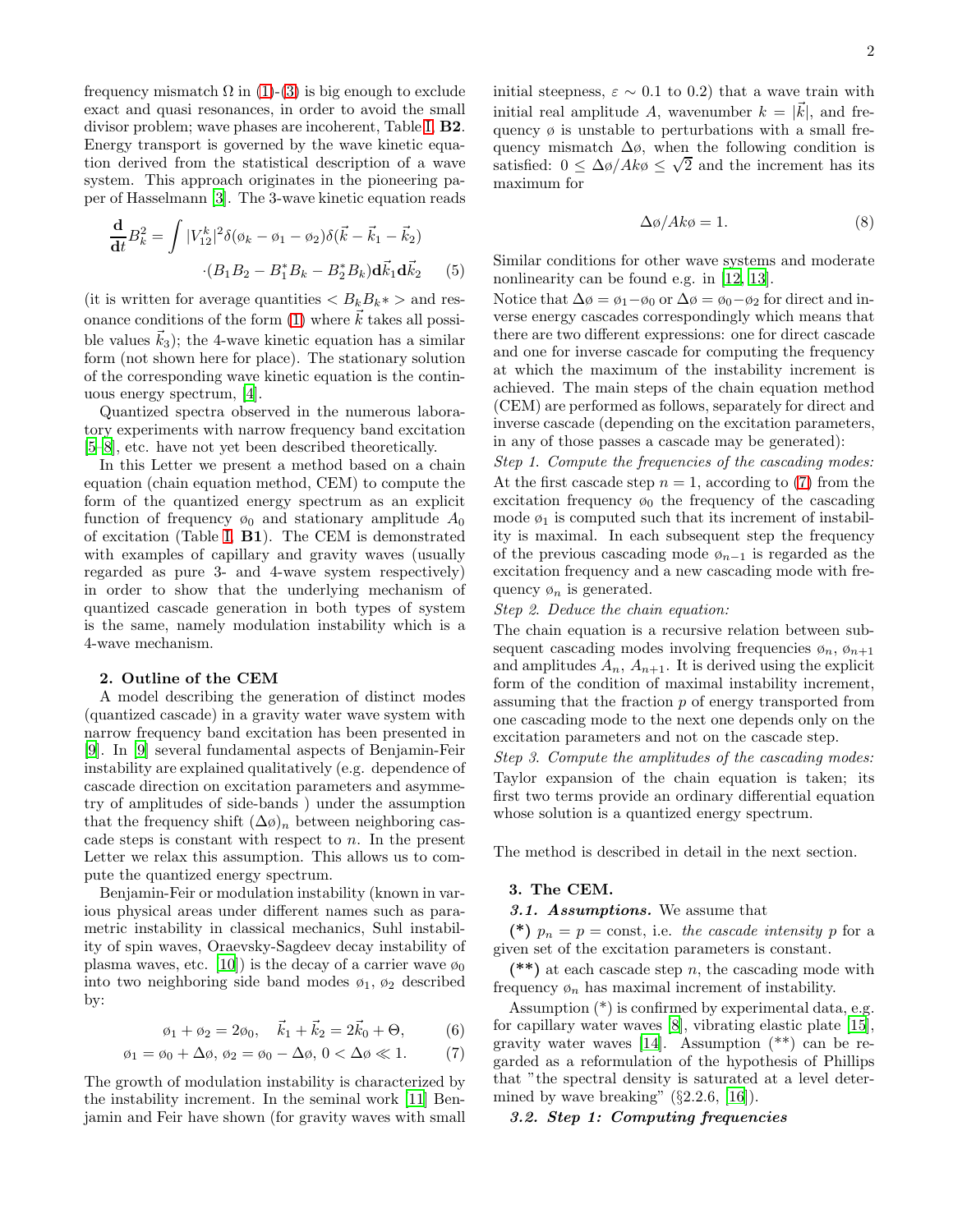Let us regard a cascading chain of the form

$$
\begin{cases}\n\phi_{1,1} + \phi_{2,1} = 2\phi_0, & E_1 = p_1 E_0, , \\
\phi_{2,1} + \phi_{2,2} = 2\phi_{1,1}, & E_2 = p_2 E_1, \\
\dots \\
\phi_{n,1} + \phi_{n,2} = 2\phi_{n-1,1}, & E_n = p_n E_{n-1}\n\end{cases}
$$
\n(9)

where [\(7\)](#page-1-0) is satisfied at each cascade step n, with  $(\Delta \phi)_n$ depending on  $n$ . For brevity, frequencies of the cascading modes  $\varphi_{1,j}$  are further notated as  $\varphi_j$ . Here  $\varphi_0$  is the excitation frequency,  $E_n$  is the energy at the *n*-th step of the cascade and  $p_n$ ,  $0 < p_n < 1$ , denotes the fraction of the energy  $E_{n-1}$  transported from the cascading mode with amplitude  $A_{n-1} = A(\phi_{n-1})$  to the cascading mode with amplitude  $A_n = A(\phi_n)$ . Accordingly

$$
\emptyset_0 < \emptyset_1 < \emptyset_2 < \emptyset_3 < \dots < \emptyset_n < \dots \tag{10}
$$

for direct cascade and

$$
\phi_0 > \phi_1 > \phi_2 > \phi_3 > ... > \phi_n > ...
$$
\n(11)

for inverse cascade.

#### *3.3. Step 2: Deducing chain equation.*

Construction of a chain equation is demonstrated below for the example of gravity water waves where conditions providing maximum of the instability increment hold as given by [\(8\)](#page-1-1). The example was chosen for its simple form. For demonstrating that our method is quite general, in Sec.4, 5 more complicated examples are given.

It follows from (\*) that

<span id="page-2-2"></span>
$$
E_n = pE_n \Rightarrow A_{n+1} = \sqrt{p}A_n. \tag{12}
$$

Condition [\(8\)](#page-1-1) is now rewritten as  $(\Delta \phi)_n / \phi_n A_n k_n = 1$ and yields  $(\Delta \varphi)_n$ .

From assumption (\*\*) we obtain the frequency of the next cascading mode as

<span id="page-2-0"></span>
$$
\varphi_{n+1} = \varphi_n + \varphi_n A_n k_n \tag{13}
$$

for direct cascade and

<span id="page-2-1"></span>
$$
\varphi_{n+1} = \varphi_n - \varphi_n A_n k_n \tag{14}
$$

for inverse cascade. In this sense, we may combine [\(13\)](#page-2-0) and [\(14\)](#page-2-1) into

<span id="page-2-3"></span>
$$
\varphi_{n+1} = \varphi_n \pm \varphi_n A_n k_n. \tag{15}
$$

Thus, as all calculations for direct and inverse cascades are identical save the sign of the second term, in all equations below we write  $"_{\pm}"$  at the corresponding place, understanding that  $"+"$  should be taken for direct cascade and "-" for inverse cascade. Combination of [\(12\)](#page-2-2) and [\(15\)](#page-2-3) yields  $\sqrt{p}A(\phi_n) = A(\phi_{n+1}),$  i.e.

$$
\sqrt{p}A_n = A(\phi_n \pm \phi_n A_n k_n) \tag{16}
$$

which is further on called the *chain equation*.

### *3.4. Step 3: Computing amplitudes.*

Let us take the Taylor expansion of RHS of the chain equation:

<span id="page-2-4"></span>
$$
\sqrt{p}A_n = A(\phi_n \pm \phi_n A_n k_n) = \sum_{s=0}^{\infty} \frac{A_n^{(s)}}{s!} (\pm \phi_n A_n k_n)^s
$$

$$
= A_n \pm A_n' \phi_n A_n k_n + \frac{1}{2} A_n'' (\pm \phi_n A_n k_n)^2 + \dots (17)
$$

with differentiation over  $\phi_n$  and  $k_n = k(\phi_n)$  as defined by the dispersion relation.

Taking two first RHS terms from [\(17\)](#page-2-4) we obtain

<span id="page-2-5"></span>
$$
\sqrt{p}A_n \approx A_n \pm A'_n \phi_n A_n k_n \Rightarrow A'_n = \pm \frac{\sqrt{p}-1}{\phi_n k_n} \Rightarrow (18)
$$

$$
A(\phi_n) = \pm (\sqrt{p} - 1) \int \frac{d\phi_n}{\phi_n k_n} + C(\phi_0, A_0, p) \tag{19}
$$

where  $\varphi_0$ ,  $A_0$  are excitation parameters and  $p = p(\varphi_0, A_0)$ . Accordingly, energy  $E(\phi_n) \sim A^2(\phi_n)$ .

# 4. Gravity water waves,  $\phi^2 \sim k$ .

*4.1. Gravity water waves with small nonlinearity,*  $\varepsilon \sim 0.1$  to 0.25.

It follows from [\(19\)](#page-2-5) that for direct cascade

$$
A(\phi_n) = (\sqrt{p} - 1) \int \frac{d\phi_n}{\phi_n^3} = \frac{(1 - \sqrt{p})}{2} \phi_n^{-2} + C^{(Dir)}, (20)
$$

$$
C^{(Dir)} = A_0 - \frac{(1 - \sqrt{p})}{2} \phi_0^{-2}, (21)
$$

which yields an energy spectrum of the form

$$
E(\phi_n)^{(Dir)} \sim \left[\frac{(1-\sqrt{p})}{2}\phi_n^{-2} + C^{(Dir)}\right]^2.
$$
 (22)

Computations of energy spectra for inverse cascade are analogous and yield

$$
E(\phi_n)^{(Inv)} \sim \left[ -\frac{(1-\sqrt{p})}{2} \phi_n^{-2} + C^{(Inv)} \right]^2, \quad (23)
$$

$$
C^{(Inv)} = A_0 + \frac{(1 - \sqrt{p})}{2} \varphi_0^{-2}.
$$
 (24)

In particular, for specially chosen excitation parameters  $\varphi_0^{-2}(1-\sqrt{p}) = 2A_0$  the direct cascade has an infinite number of steps, with quantized energy spectrum  $E_{\infty}(\phi)^{(\textbf{Dir})}$  having the form

<span id="page-2-6"></span>
$$
E_{\infty}(\phi_n)^{(Dir)} \sim \phi_n^{-4}.
$$
\n(25)

In this case spectral density  $S(E(\phi))$  showing how fast the spectrum falls can be computed as follows:

$$
S(E(\emptyset)) = \lim_{\substack{\emptyset_{n+1} - \emptyset_n \to 0}} \frac{E(\emptyset_{n+1}) - E(\emptyset_n)}{\emptyset_{n+1} - \emptyset_n}
$$

$$
= \frac{dE(\emptyset)}{d\emptyset} \sim \emptyset^{-5}.
$$
(26)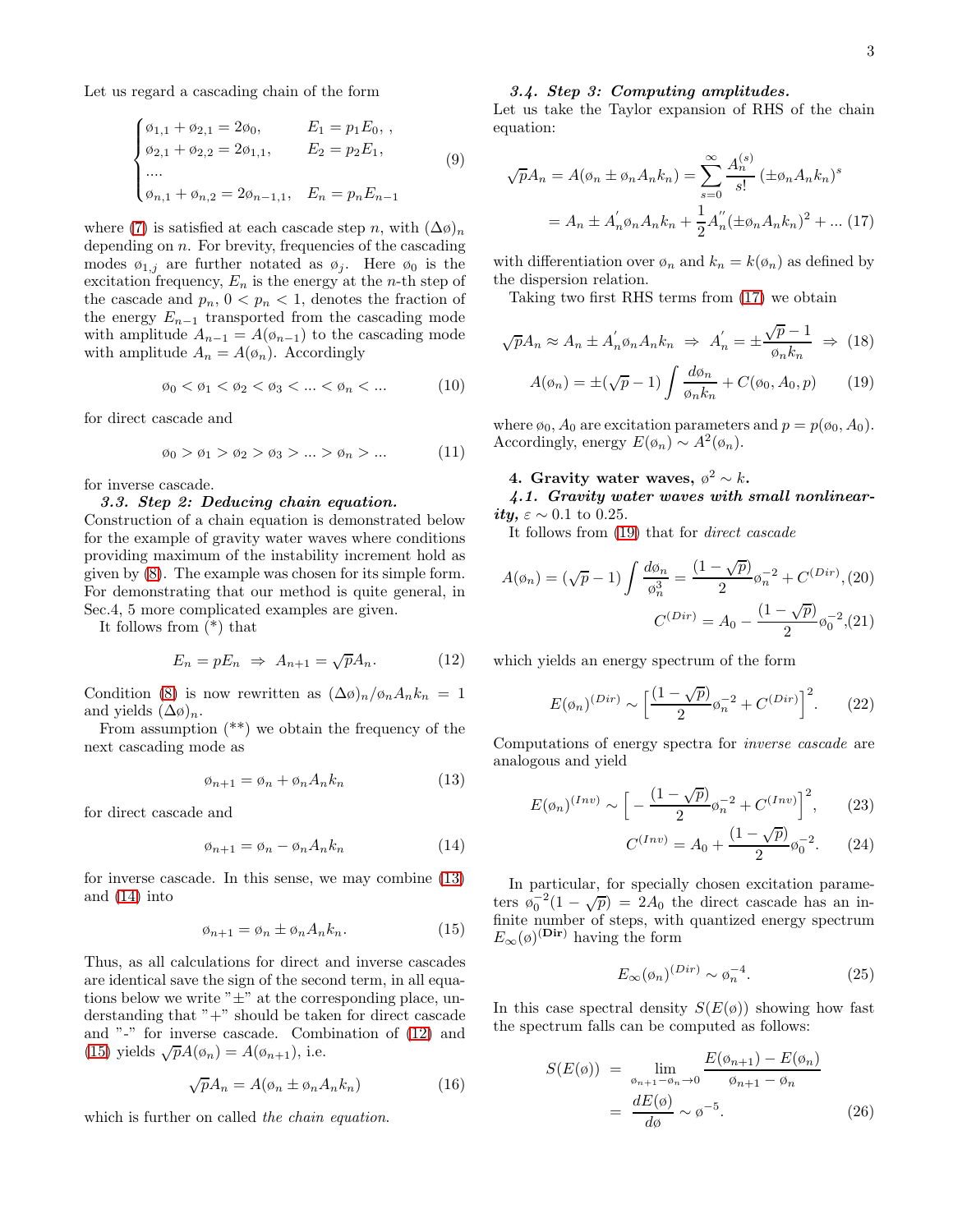This is in accordance with the JONSWAP spectrum which is an empirical relationship based on experimental data.

Conditions for direct  $(\varphi_{n+1} > \varphi_n)$  and inverse  $(\varphi_{n+1} <$  $\varphi_n$ ) cascade to occur can be studied in a similar way as in [\[9\]](#page-5-6). Cumbersome formulae for computing  $p$  as function of initial parameters are not shown for space; they shall be presented in [\[14\]](#page-5-12). Notice that cascade intensity  $p$  can be easily determined from experimental data.

*4.2. Gravity water waves with moderate nonlinearity,*  $\varepsilon \sim 0.25$  to 0.4.

Maximal instability increment is achieved in the case of moderate steepness ( $\varepsilon \sim 0.25$  to 0.4) if, [\[12](#page-5-9)],

$$
\Delta \phi / \left( \phi A k - \frac{3}{2} \phi^2 A^2 k^2 \right) = 1. \tag{27}
$$

In this case assumptions  $(*),(**)$  yield

<span id="page-3-0"></span>
$$
\begin{cases}\nE_n = pE_n \Rightarrow A_{n+1} = \sqrt{p}A_n, \\
|\Delta \phi_n| / (\phi_n A_n k_n - \frac{3}{2} (\phi_n A_n k_n)^2) = 1. \quad \Rightarrow \\
\sqrt{p} - 1 \approx \pm A_n' \phi_n^3 \mp \frac{3}{2} A_n' A_n \phi_n^6,\n\end{cases} \tag{28}
$$

where again only two terms of the corresponding Taylor expansion are taken into account (upper signs for direct cascade; lower signs for inverse cascade).

The general solution of [\(28\)](#page-3-0) has the form  $A_n = A_n + A_n$ where  $A_n$  is the general solution of the homogeneous part of [\(28\)](#page-3-0) and  $A_n$  is a particular solution of (28) (taken below at  $\varphi_n = 1$ ). Accordingly

$$
\pm \widetilde{A}_n' \mathfrak{g}_n^3 \mp \frac{3}{2} \widetilde{A}_n' \widetilde{A}_n \mathfrak{g}_n^6 = 0 \Rightarrow \widetilde{A}_n = \frac{3}{2} \mathfrak{g}_n^{-3} \tag{29}
$$

while equation

$$
\pm \widetilde{\widetilde{A}}_n \mp \frac{3}{2} \widetilde{\widetilde{A}}_n \widetilde{\widetilde{A}}_n = \sqrt{p} - 1 \tag{30}
$$

has two solutions

<span id="page-3-1"></span>
$$
\widetilde{\widetilde{A}}_n = \frac{1}{3} \left( 2 \pm \sqrt{2} \sqrt{2 - 6(\sqrt{p} - 1)\omega_n + 3\mathcal{C}^{(Dir)}} \right), \quad (31)
$$

for direct cascade and two solutions

<span id="page-3-2"></span>
$$
\widetilde{\widetilde{A}}_n = \frac{1}{3} \left( 2 \pm \sqrt{2} \sqrt{2 + 6(\sqrt{p} - 1)\omega_n + 3\mathcal{C}^{(Inv)}} \right), \quad (32)
$$

for inverse cascade.

To determine the sign in  $(31),(32)$  $(31),(32)$  we assume without loss of generality that  $\varphi_0 = 1$ , implying  $\varphi_n > 1$  for direct cascade and  $\varphi_n < 1$  for inverse cascade. As the energy of the modes decreases with growth of  $n$  we get finally

<span id="page-3-3"></span>
$$
\mathcal{E}(\phi_n)^{(Dir)} \sim \left[\frac{3}{2}\phi_n^{-3}\right]
$$

$$
+\frac{1}{3}\left(2-\sqrt{2}\sqrt{2-6(\sqrt{p}-1)\phi_n+3\mathcal{C}^{(Dir)}}\right)\Big]^2, \quad (33)
$$

$$
\mathcal{E}(\phi_n)^{(Inv)} \sim \left[\frac{3}{2}\phi_n^{-3}\right]
$$

$$
+\frac{1}{3}\left(2+\sqrt{2}\sqrt{2+6(\sqrt{p}-1)\omega_n+3\mathcal{C}^{(Inv)}}\right)\Big|^2.\quad(34)
$$



<span id="page-3-4"></span>FIG. 1: Color online. Plot of the function  $D(x)$ ,  $0.5 \leq x \leq 0.9$ for different values of parameters  $p$  and  $C$ . Upper panel:  $D(x)$  is shown for  $1 - \sqrt{p} = 0.1; 0.5; 0.9$  (red bold, blue dashed and black dotted lines correspondingly);  $C = 0.1$ . Lower **panel:**  $D(x)$  is shown for  $\sqrt{p} - 1 = 0.1$ ,  $C = 0.1$ ; 5; 10 (red bold, blue dashed and black dotted lines correspondingly).

We introduce the function  $D(x) =$ 

$$
\left[\frac{3}{2}x^{-3} + \frac{1}{3}\left(2 - \sqrt{2}\sqrt{2 - 6(\sqrt{p} - 1)x + 3C}\right)\right]^2 \quad (35)
$$

which describes the energy spectrum as given in [\(33\)](#page-3-3) and study its behavior for different values of parameters  $p$  and  $C$  (Fig[.1\)](#page-3-4).

To compare energy spectra  $\mathcal{E}_n(\emptyset)$  and  $E_n(\emptyset)$  (for direct cascade) in Fig[.2](#page-4-0) we plot the function

$$
B(x) = \left[ (1 - \sqrt{p})x^{-2}/2 + C \right]^2.
$$
 (36)

In both Figs[.1,](#page-3-4)[2](#page-4-0) in the upper panels  $C$  is fixed, while cascade intensity p varies; in the lower panels cascade intensity  $p$  is fixed and  $C$  varies.

A simple observation can be made immediately: dependence of quantized energy spectra on the excitation parameters is substantially smaller in a wave system with bigger nonlinearity. Indeed, for  $C = 0.1$  (Figs[.1,](#page-3-4)[2;](#page-4-0) upper panels), case of moderate nonlinearity,

$$
(D(0.5)\Big|_{p=0.81}) / (D(0.5)\Big|_{p=0.01}) \approx 0.9. \tag{37}
$$

This means a change of cascade intensity of almost of two orders of magnitude yields  $\sim 10\%$  change in the energy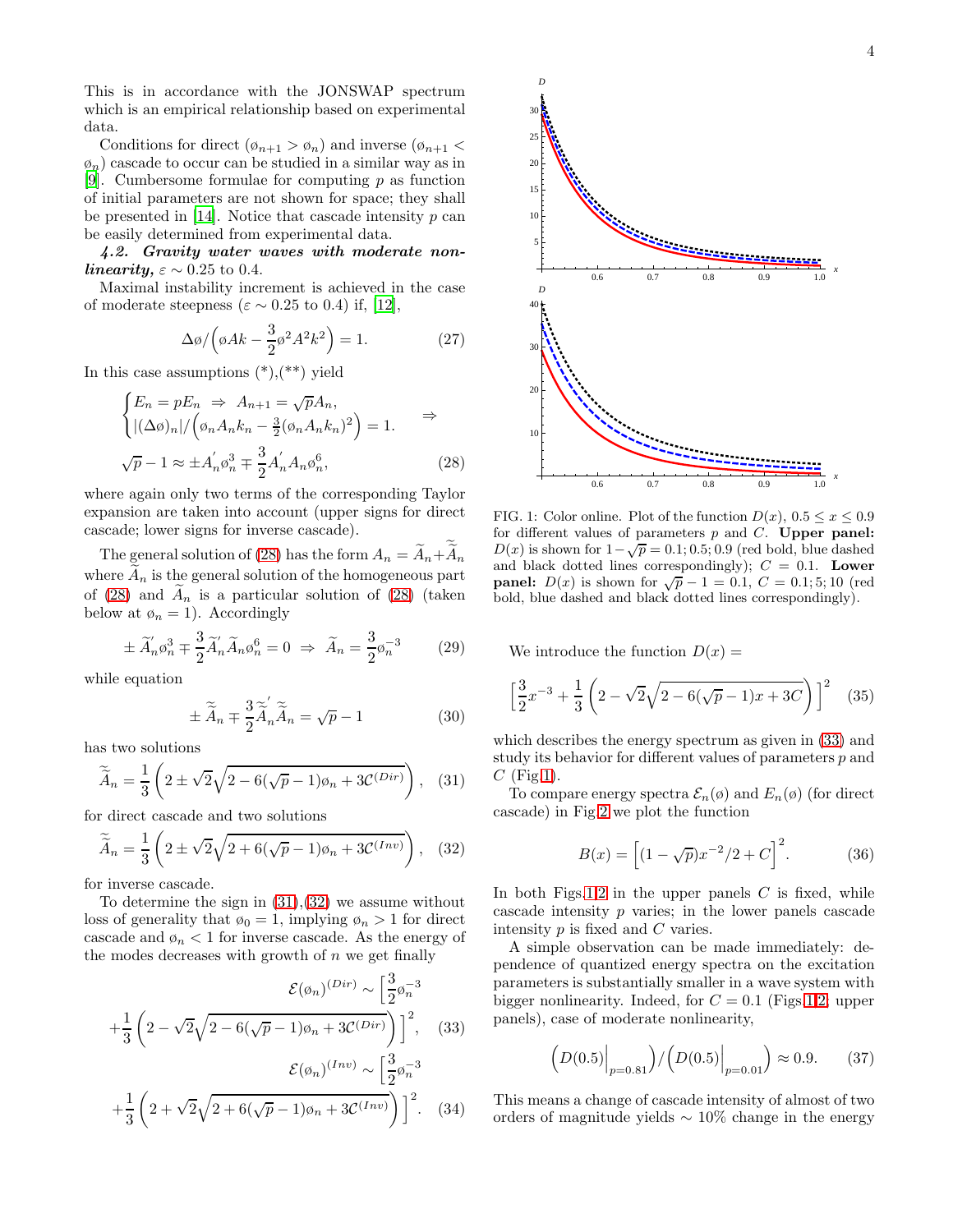

<span id="page-4-0"></span>FIG. 2: Color online. Plot of the function  $B(x)$ ,  $0.5 \le x \le 0.9$ for different values of parameters  $p$  and  $C$ . Upper panel: parameters and color scheme as in Fig[.1,](#page-3-4) upper panel; Lower **panel:**  $B(x)$  is shown for  $\sqrt{p} - 1 = 0.1$ ,  $C = 0.1$ ; 0.5; 1 (red bold, blue dashed and black dotted lines correspondingly).

at  $\varphi = 0.5$ . On the other hand, for the same set of values  $\mathfrak{p},$ 

$$
(B(0.5))\Big|_{p=0.81} / (B(0.5))\Big|_{p=0.01} \Big) \approx 0.03. \tag{38}
$$

This means  $B(x)$  changes by 300%.

A similar effect is observed if the cascade intensity is fixed,  $p = 0.81$ , (Figs[.1,](#page-3-4)[2;](#page-4-0) lower panels):

$$
(D(0.5)\Big|_{C=0.1})/(D(0.5)\Big|_{C=10}) \approx 0.73,\qquad(39)
$$

$$
(B(0.5)\Big|_{C=0.1})/(B(0.5)\Big|_{C=1}) \approx 0.07. \tag{40}
$$

For the improvement of graphical presentation function  $B(x)$  is shown with a smaller value of C than that used for function  $D(B(0.5)\Big|_{C=10} \approx 104$ , not shown in Fig. [2\)](#page-4-0).

From these figures preliminary conclusion can be made: dependence of the quantized energy spectrum on the parameters of excitation is lower for higher nonlinearity.

5. Capillary waves,  $\phi^2 \sim k^3$ .

Conditions for small and moderate nonlinearity read

$$
(\Delta \phi)_n / \left(\frac{1}{24} \phi_n A_n k_n\right) = 1,\tag{41}
$$

$$
(\Delta \phi)_n / \left(\frac{1}{24} \phi_n A_n k_n + \frac{3}{2} \phi_n^2 A_n^2 k_n^2\right) = 1.
$$
 (42)

$$
\pm (\sqrt{p} - 1) \approx \frac{1}{24} A'_n \phi_n^{5/3} \Rightarrow
$$

$$
E(\phi_n)^{(Dir)} \sim \left[ \frac{(1 - \sqrt{p})}{16} \phi_n^{-2/3} + C^{(Dir)} \right]^2, \quad (43)
$$

$$
E(\phi_n)^{(Inv)} \sim \left[ -\frac{(1-\sqrt{p})}{16} \phi_n^{-2/3} + C^{(Inv)} \right]^2, \quad (44)
$$

where 
$$
C^{(Dir)} = A_0 - \frac{(1 - \sqrt{p})}{16} \phi_0^{-2/3}
$$
, (45)

$$
C^{(Inv)} = A_0 + \frac{(1 - \sqrt{p})}{16} \phi_0^{-2/3}.
$$
 (46)

and for the case of moderate nonlinearity:

$$
\pm (\sqrt{p}-1) \approx \frac{1}{24} A'_n \sigma_n^{5/3} + \frac{3}{2} A'_n A_n \sigma_n^{5}, \Rightarrow
$$
  

$$
\mathcal{E}(\phi_n)^{(Dir)} \sim \left[ -\frac{1}{36} \phi_n^{-5/2} + \frac{1}{36} \left( -1 - \sqrt{1 - 1728(\sqrt{p} - 1)\phi_n + 72 \mathcal{C}^{(Dir)}} \right) \right]^2, (47)
$$
  

$$
\mathcal{E}(\phi_n)^{(Inv)} \sim \left[ -\frac{1}{36} \phi_n^{-5/2} + \frac{1}{36} \left( -1 + \sqrt{1 + 1728(\sqrt{p} - 1)\phi_n + 72 \mathcal{C}^{(Inv)}} \right) \right]^2 (48)
$$

where  $\mathcal{C}^{(Dir)}$  and  $\mathcal{C}^{(Inv)}$  are derived from the conditions

$$
A_0 = \frac{1}{36} \phi_0^{-5/2}
$$

$$
-\frac{1}{36} \left(-1 - \sqrt{1 - 1728(\sqrt{p} - 1)\omega_0 + 72 \mathcal{C}^{(Dir)}}\right), \quad (49)
$$

$$
A_0 = \frac{1}{36} \phi_0^{-5/2}
$$

$$
-\frac{1}{36} \left(-1 + \sqrt{1 + 1728(\sqrt{p} - 1)\omega_0 + 72 \mathcal{C}^{(Inv)}}\right). \quad (50)
$$

6. Conclusions. In this Letter the following results are presented:

I. The chain equation method (CEM) presented allows to compute quantized energy spectra as a solution of an ordinary differential equation. Generation of cascading modes is only possible by modulation instability and only if exact and quasi-resonances do not occur. The dispersion function and the excitation parameters determine the form of the differential equation and the resulting quantized spectra. Direct, inverse or both cascades are possible with a finite or infinite number of modes. All these scenarios have been found in experiment.

II. In the examples given the CEM is applied for computing quantized energy spectra of gravity and capillary waves, and two different levels of nonlinearity. It is also shown that transition from quantized to continuous spectrum in the case of gravity water waves (for direct cascade) yields spectral density  $\sim \varphi^{-5}$  which is in accordance